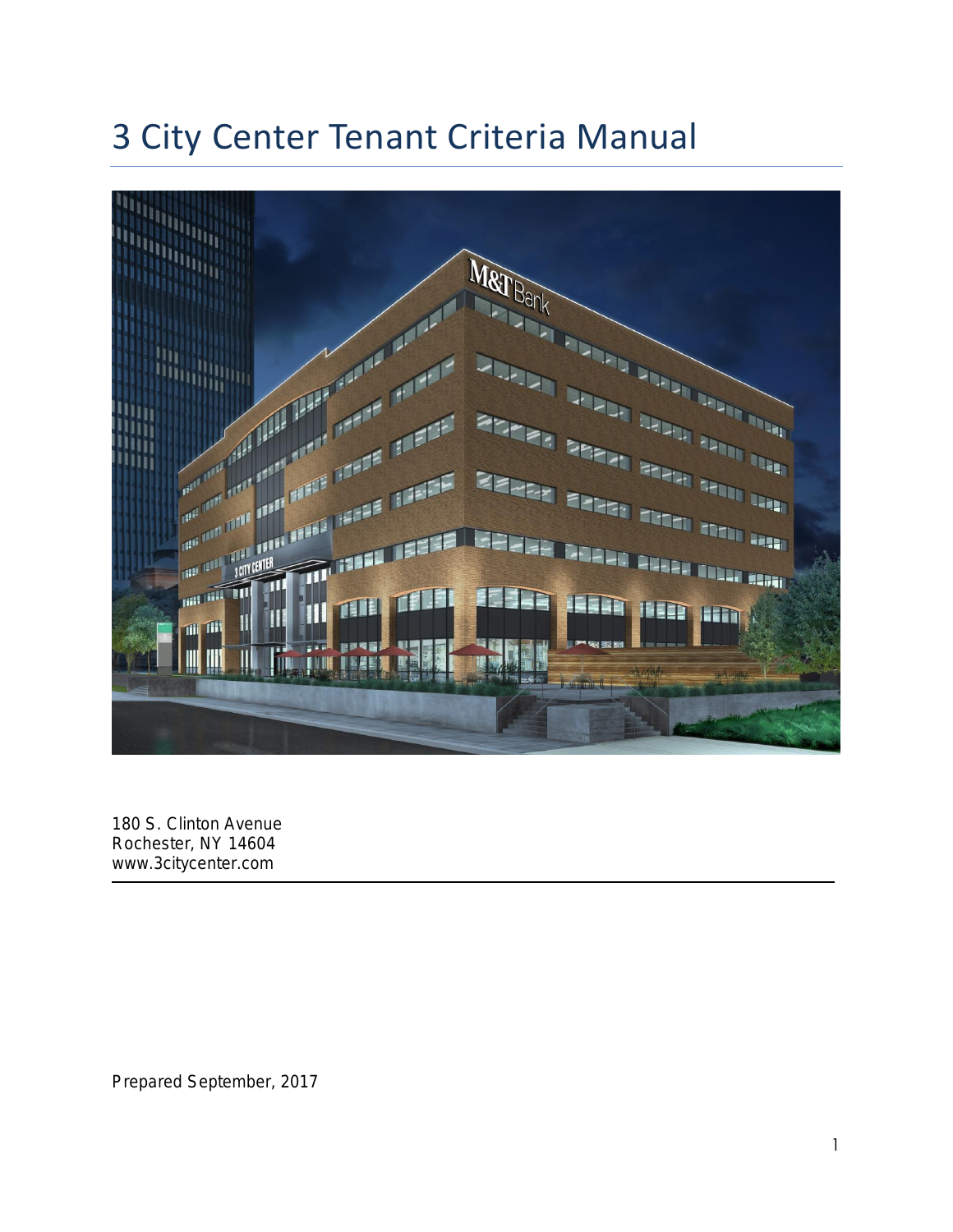# GENERAL

Welcome to 3 City Center. This Tenant Criteria Manual is provided to assist Tenants, designers, engineers and contractors in developing interior designs that are consistent with the overall concept of the building's Class A office environment. This document supplements the lease and shall not contradict it in any way.

The Tenant's work must be in compliance with the laws and regulations of the authorities having jurisdiction and must adhere to the criteria set forth in this manual.

The Tenant must engage a registered Architect and Professional Engineers for structural, architectural, heating, ventilation, air-conditioning, fire protection, electrical and security systems design of their space. The Tenant may wish to retain the Landlord's base building architect, engineers and contractor to perform the work needed, however it is not a requirement. All drawings created will be reviewed by the Landlord. All requirements as a result of the review must be incorporated into the design and construction.

Base Building Architect:

HBT Architects, 2 Elton St., Rochester, NY 14607 p: 585.586.0490 [www.hbtarchitects.com](http://www.hbtarchitects.com/)

Contact: Trevor Harrison, Kirstin Labita

Base Building Engineers:

MEP: Turner Engineering, One Woodbury Blvd., Rochester, NY 14604 p: 585.381.3360

Contact: Dan Turner

Structural: WEB Engineering, P.C. p: 315.369.1004

Contact: Wayne Beckingham

Base Building Contractor:

Taylor the Builders, 2580 Baird Rd., Penfield, NY 14526 p: 585.248.6000 [www.taylorthebuilders.com](http://www.taylorthebuilders.com/)

Contact: Fred Lehman

Landlord/Building Management:

Morgan Management, 180 South Clinton Ave Suite 150, Rochester, NY 14604 p: 585.232.1654 [www.3citycenter.com](http://www.3citycenter.com/)

Contact: Matt Ward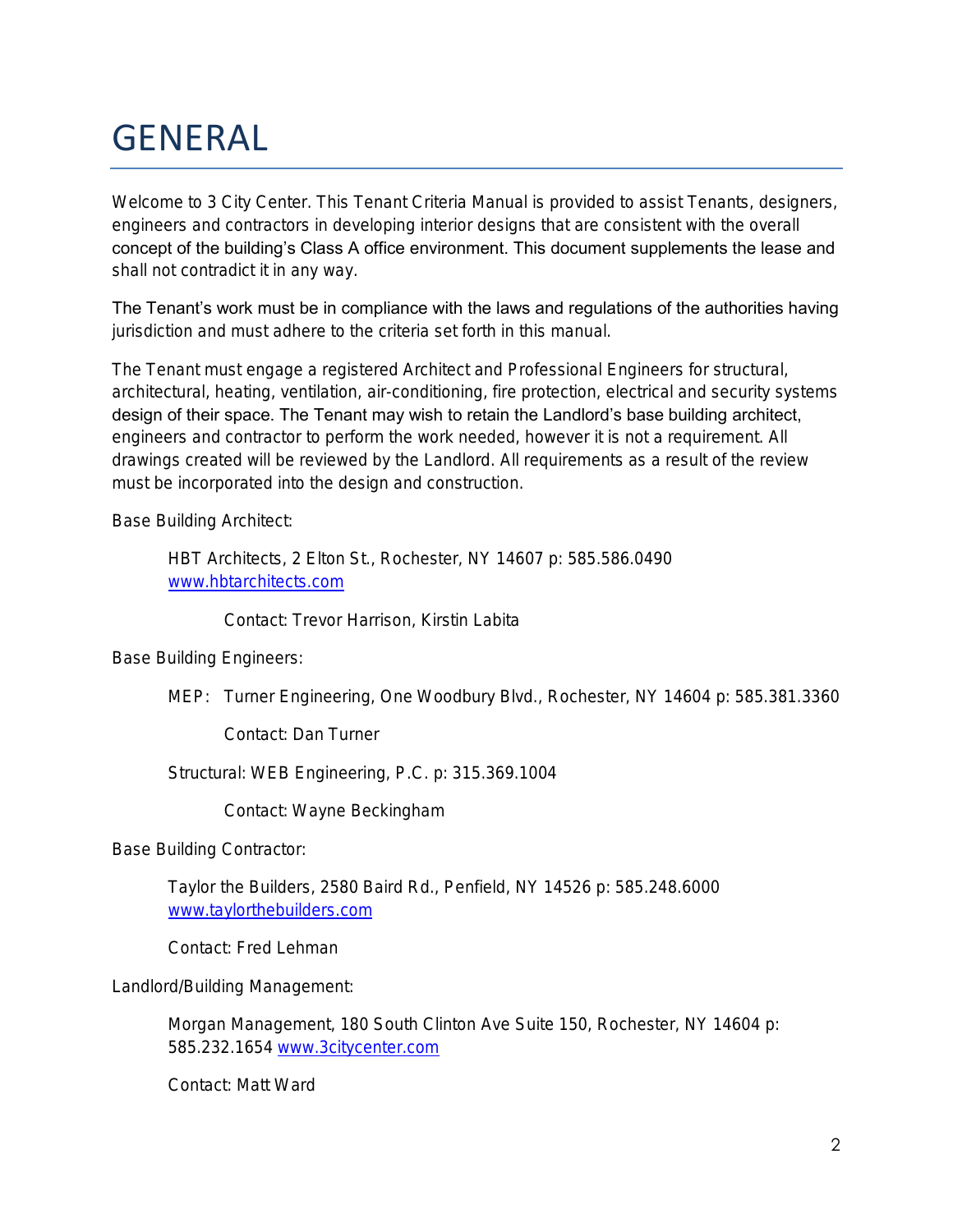# EXISTING CONDITIONS

The Tenant is responsible to ensure that their consultants visit the site to verify all existing conditions. The Landlord will provide drawings to the Tenant containing all major architectural elements within the space.

# **TENANT DESIGN SUBMISSION**

Before the start of construction, the Tenant must submit to the Landlord the following:

- ➢ Architectural drawings including demolition plan, floor plan/ partition plan, reflected ceiling plan, finish plan, furniture plan, elevations, sections and details as necessary and finish schedule.
- ➢ Mechanical drawings including demolition plan, HVAC plan, plumbing plan, details as necessary, schedules.
- ➢ Electrical drawings including demolition plan, lighting plan, power and systems plan, communication plan, details as necessary, schedules.
- ➢ Fire Protection including sprinklers and fire alarms.
- $\triangleright$  A finish board either electronic or physical must be submitted to the landlord for approval.

#### **PERMITS**

The Tenant is responsible for all permits and approvals required by authorities having jurisdiction. The Tenant must provide the Landlord with copies of permits and approvals obtained prior to the start of construction. The Tenant is responsible to comply with any items that need correction per the governing authority or Landlord.

## AS-BUILT DRAWINGS

The Tenant is responsible to submit to the Landlord As-built information and drawings no later than 30 days after the completion of construction. All as-built drawings shall be submitted electronically in pdf file format as well as CAD format. As-built drawings should include:

- ➢ Architectural drawings including demolition plan, floor plan/ partition plan, reflected ceiling plan, finish plan, furniture plan, elevations, sections and details as necessary and finish schedule.
- ➢ Structural drawings
- ➢ Mechanical drawings including demolition plan, HVAC plan, plumbing plan, details as necessary, schedules.
- ➢ Electrical drawings including demolition plan, lighting plan, power and systems plan, communication plan, details as necessary, schedules.
- ➢ Fire protection including sprinklers and fire alarms.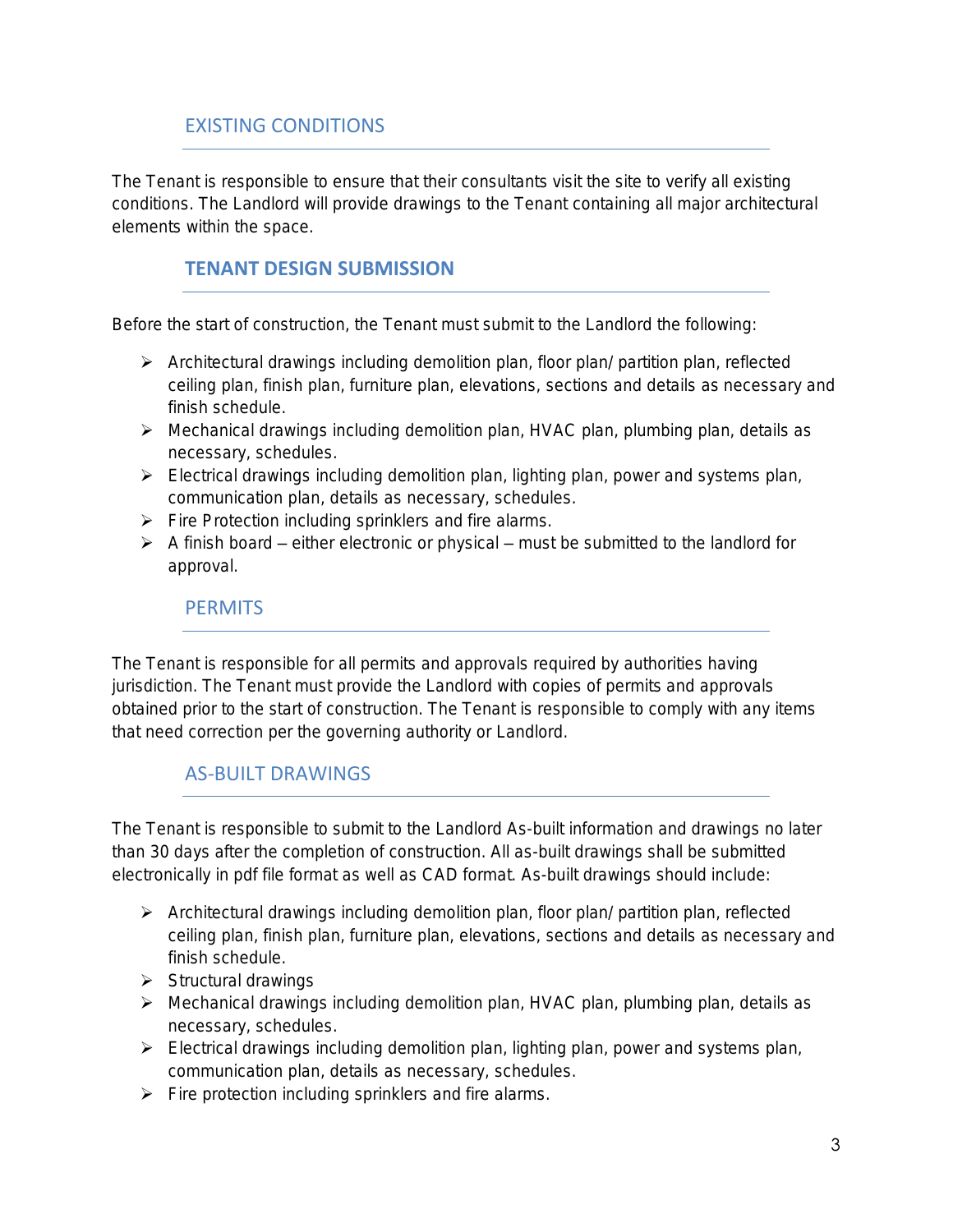# ARCHITECTURAL INFORMATION

3 City Center is a 7-story office building with a floor-to-floor height of 12'-4" and a typical ceiling height of 8'-0". The column spacing is 28'-0" on center with windows on all four sides of the building. The original tinted glass has been replaced with new clear, energy efficient, low E glass to allow for more natural light inside the building.

Each floor is served by four (4) passenger elevators and one (1) freight elevator. The lower level is served by the freight elevator and one passenger elevator. There are two (2) egress stair towers. The second floor contains the Skyway path that leads from the Washington Square Garage to Xerox Tower. The Skyway can be accessed from the first floor of the building by a monumental staircase that connects the first and second floors, or an elevator for ADA access.

## ELEVATOR LOBBIES

Elevator lobbies on all floors of 3 City Center have been renovated by the Landlord with new finishes; porcelain tile floors, large scale ceiling tiles, linear and recessed LED lighting, walnut decorative panels, wallcovering and contemporary paint colors. The elevator doors and frames are freshly painted steel. Tenant suite entrances must conform to the base building standard: a full glass aluminum framed door, either 3'-0" wide with sidelights or 6'-0" wide. Any deviation from this standard must be approved by the Landlord before installation. See information on door hardware below.

The Tenant may apply for Landlord approved signage to the wall that separates their space with the elevator lobby. Under no circumstances may the Tenant change or modify the elevator lobby finishes.

## BUILDING BATHROOMS

Each floor contains a set of renovated bathrooms. All bathrooms comply with the American with Disabilities Act (ADA) and have updated finishes with tile floors and walls, wallcovering, lay-in ceilings with LED lighting, vessel sinks and automatic plumbing fixtures. Under no circumstances may the Tenant change or modify the building bathroom finishes.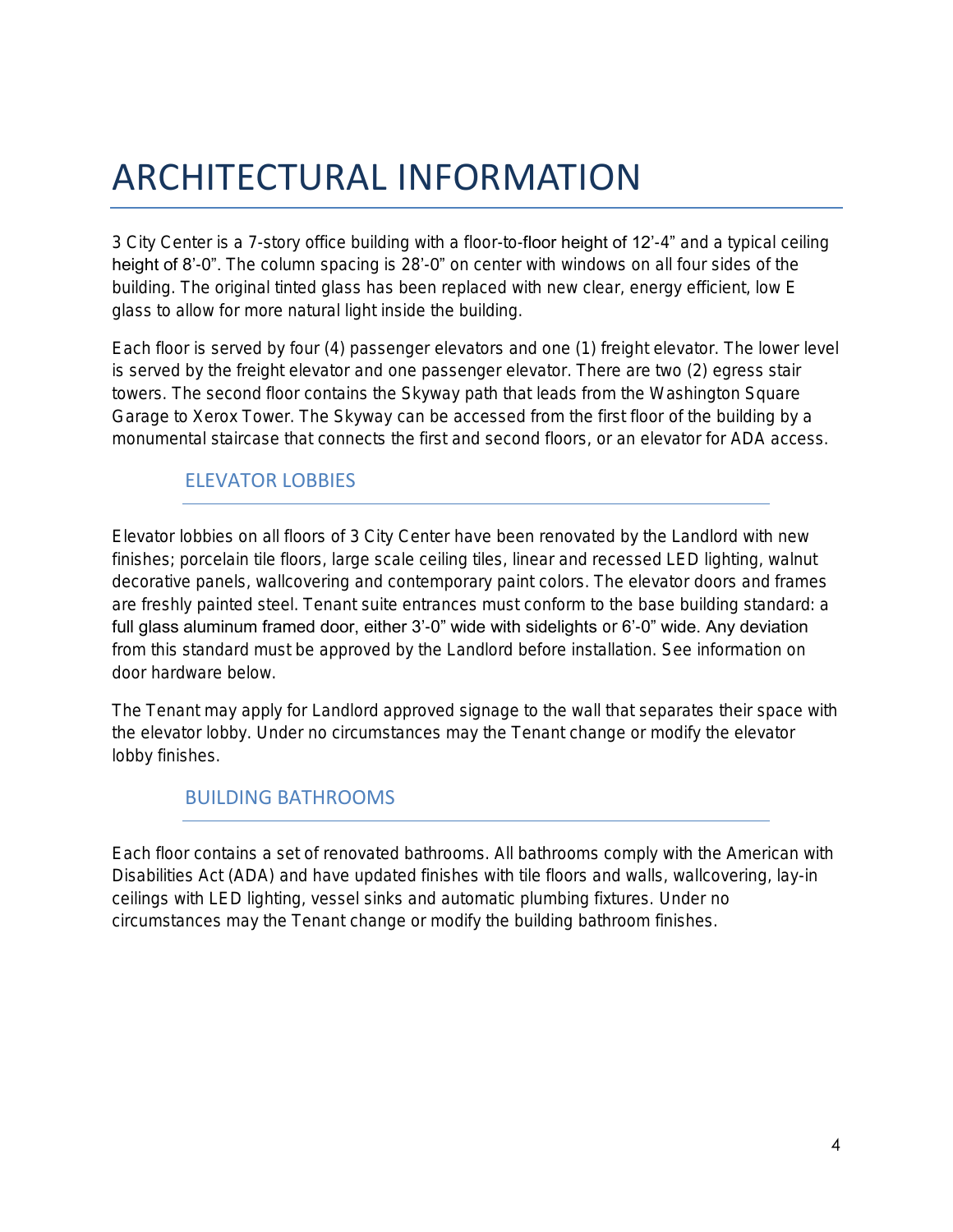# ARCHITECTURAL DESIGN CRITERIA

3 City Center is a Class A office building with specific design and finish standards that maintain the concept set forth by the Landlord. All finishes are to be fire rated 'class A,' commercial grade.

Materials must help to maintain a healthy interior environment. Any material with a high VOC (volatile organic compound) content or other chemical makeup that will negatively impact indoor air quality is not permitted. No hazardous materials are permitted.

All workmanship is to be performed in accordance with the very best standards of practice.

The following criteria will help the Tenant to ensure that the look and feel of the base building will be maintained while allowing the tenant to implement their own branding standards. The landlord wants to maintain a consistent look from the exterior and from the elevator lobbies. Building systems, door hardware, ceilings and lighting type within the tenant spaces are regulated by the landlord.

## TENANT SUITE ENTRY DOORS

Suite entry doors will be full height, full glass doors with an aluminum frame. The doors can either be a 6'-0" double door or a single 3'-0" door with a side light on either side. Alternatively, tenants may choose to include a full glass storefront wall.

Tenant entrance designs must be submitted to the Landlord for approval and installed by the Tenant at the Tenant's expense.



FULL-GLASS ALUMINUM FRAMED TENANT ENTRY DOORS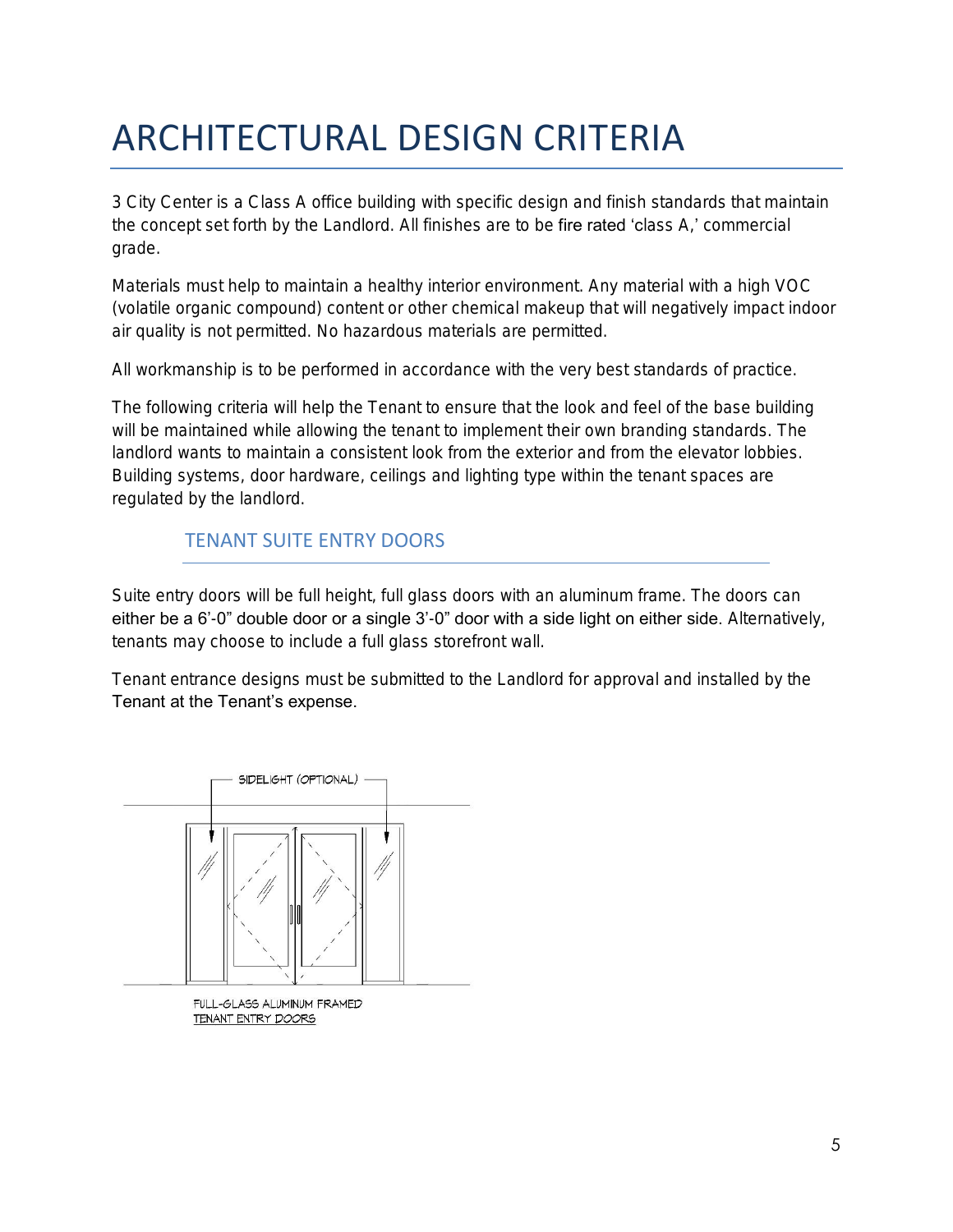# DOORS + DOOR HARDWARE

The building standard for all office door hardware is as follows:

Heavy use doors (main entrance, corridors, etc.):

- Hager 3400 Series
- Finish: Silver US26D

All other doors (typical office, conference rooms, etc.):

- Hager 3400 Series
- Finish: Silver US26D

#### PARTITIONS

All interior partitions must be of non-combustible construction and shall not interfere with the building's systems. Partitions must terminate at a window mullion. Screws are not to be used to attach to exterior window mullions.

#### **CEILINGS**

The overall height from floor to slab above is 12'-4". All structure is fire proofed with a cementitious fire proofing and must be maintained. Open ceilings are permitted as long as the fire proofing is maintained. Any fire proofing that is disturbed during construction must be replaced. Typical finished ceiling height including structure and HVAC is 8'-0", though higher ceiling heights can be achieved in some areas.

Finished ceilings may be gypsum board or dropped acoustical of commercial grade such as Armstrong or USG. Grid size and type may be determined by tenant.

Gypsum board ceilings require access panels for maintenance of systems above the ceiling. The tenant is responsible to design the ceiling so that access to equipment is possible. The Landlord reserves the right to approve all access panel locations.

## **LIGHTING**

All new lighting installed must be DLC (Design Lights Consortium) certified LEDs (light emitting diodes). Building standard for typical/ general office lighting is as follows:

- Manufacturer: Eaton Lighting
- Style: Metalux LED troffer
- Size:  $2'x4'$  and  $2'x2'$

Deviations from this standard must be reviewed and approved by landlord before installation.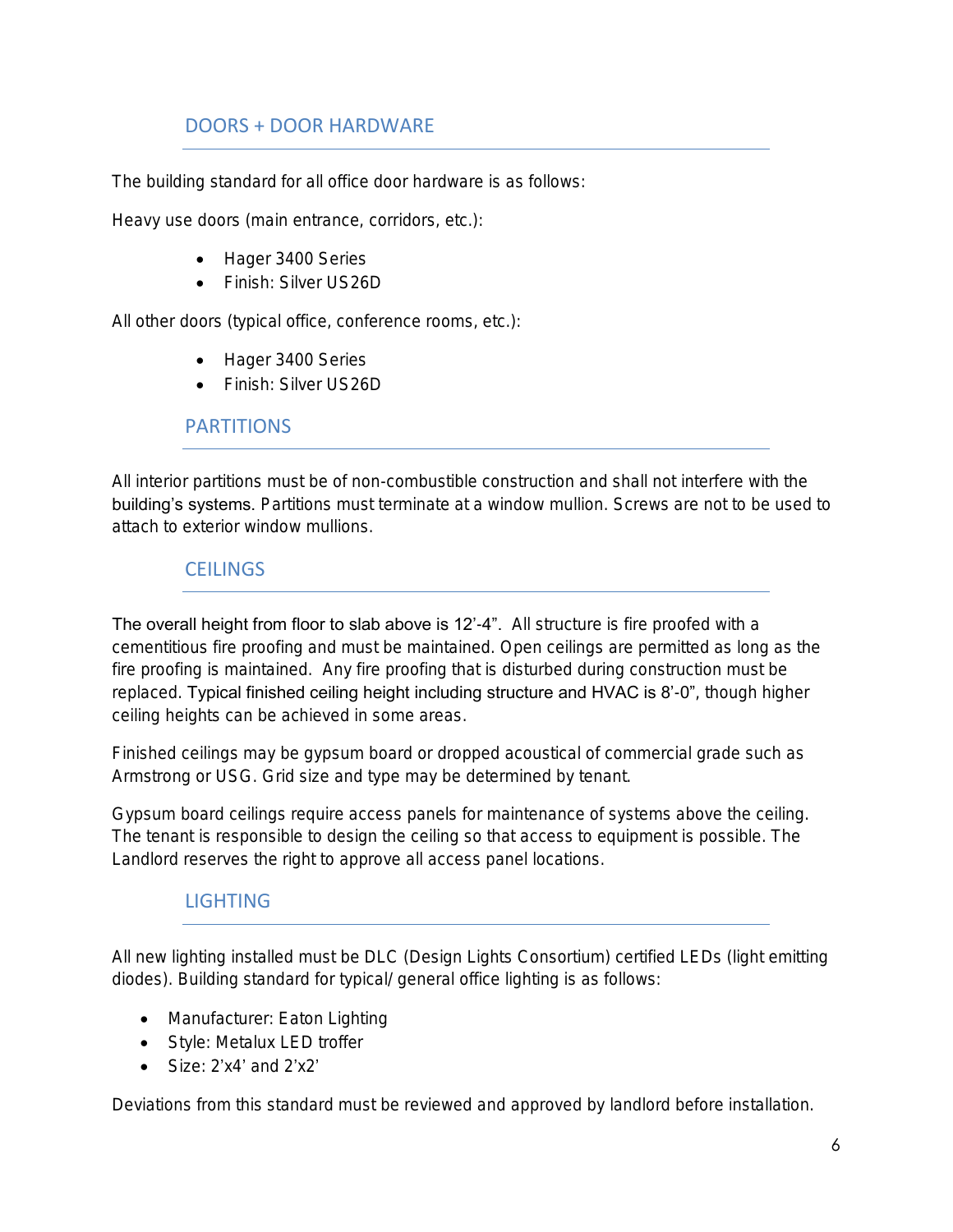# FLOORING

Flooring within the tenant space must be commercial grade. Tenants may use a variety of flooring types such as carpet, porcelain tile, luxury vinyl tile (LVT), etc. No vinyl composition tile (VCT) may be used in tenant entries. VCT is acceptable in storage rooms and server rooms.

#### WINDOW COVERINGS

The standard building window covering is roller blinds,

Stye: BlueShade

Type: E-Screen with 1% openness

Color: 002007 White Pearl

Fascia & Hardware: color white

Tenants may not install any additional or alternate window covering without prior written consent from the landlord.

#### SIGNAGE

All proposed interior tenant signage is to be reviewed and approved by the Landlord before fabrication and installation. All tenant signage visible from the public corridor is subject to Landlord review and approval.

## TENANT SECURITY/ ACCESS

3 City Center is controlled through an electronic access control system by Kantech. All perimeter doors are controlled through this system to include the basement loading dock door, main lobby west, main lobby east and the second-floor door on the skyway from the Washington Square Garage. These doors can be remotely controlled by Building Management and Security. Tenants have the option to gain access 24/7 through the use of an access control credential or FOB, as they are often called, at these doors. In addition to the building perimeter doors, we implemented elevator access control which will enable access to particular floors by tenancy, as requested.

3 City Center also invested in a high-resolution IP video surveillance which is part of the integrated access control and surveillance system. There are seven (7) cameras recorded and are monitored by the security desk and building management. The cameras are located on the lower level, 1st floor and 2nd floor.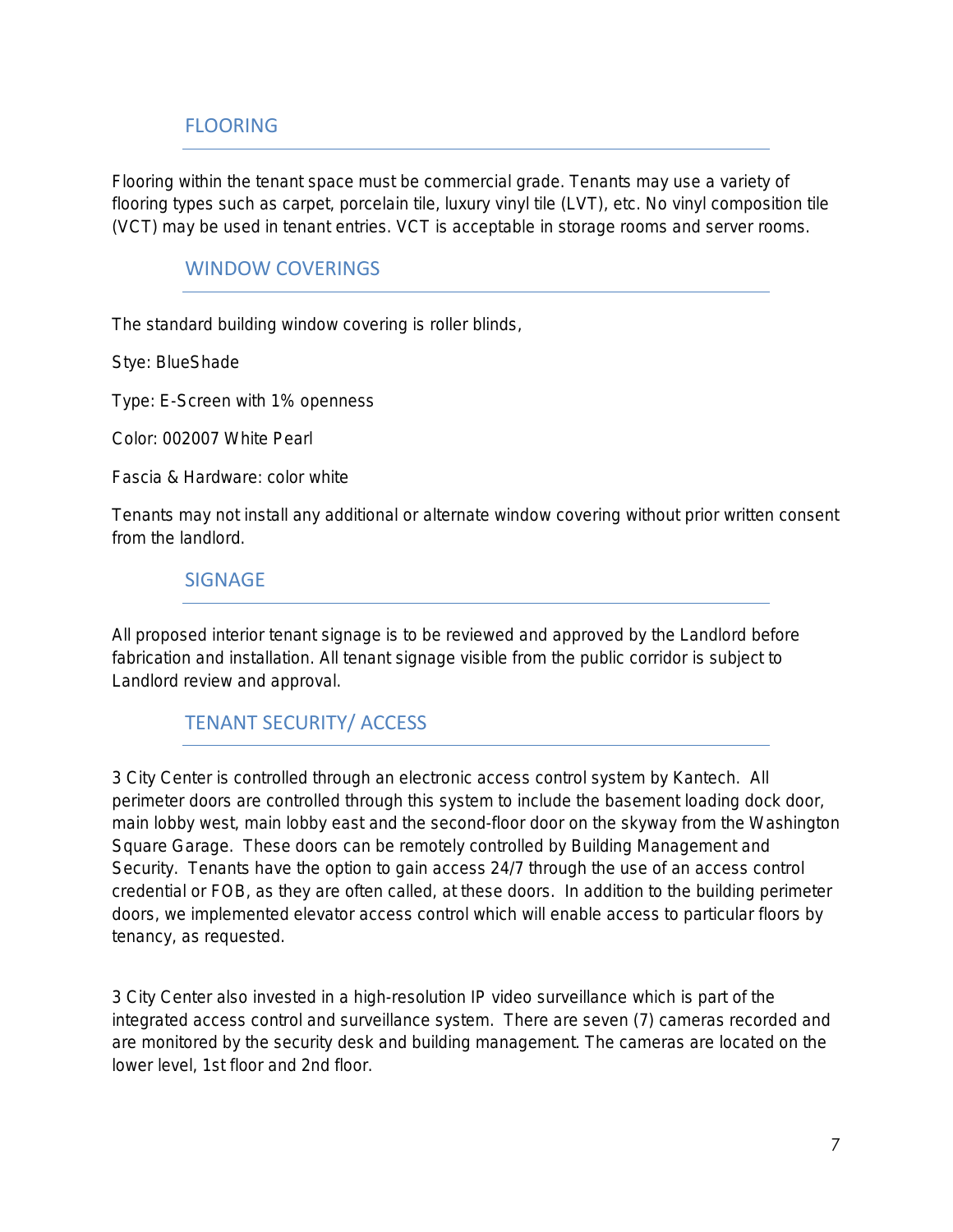# UTILITY INFORMATION

# **MECHANICAL**

3 City Center's HVAC system is a water source heat pump type which incorporates a dual circuit cooling tower with multiple staged boilers. An integral component of the system is an independent make up air unit which delivers fresh outside air to the offices. Each heat pump controls a zone of approximately 1,000 square feet which affords the tenant the luxury of customizing their offices to integrate the office climate to their needs. The building energy management system monitors and controls the building mechanical system to maintain consistent temperature while being mindful of energy costs.

#### **ELECTRICAL**

3 City Center is equipped with a 4,000 Ampere, 480Y/277 volt, 3 Phase, 4 Wire electrical service from Rochester Gas & Electric. There are two separate primary feeders, each feeds one of the transformers. The building draws power from both transformers equally. In the event one of the primary feeds is dropped the feed and transformer will continue to provide power to the building.

# UTILITY DESIGN CRITERIA

## **MECHANICAL**

The tenant is responsible to provide all modifications to existing and install of all new HVAC equipment, ductwork, insulation, outlets, controls, accessories, etc. to distribute the airflow within the tenant space to maintain design conditions. Tenant spaces are required to connect to the building's energy management system via a communication wire.

Ductwork shall conform to the latest standards.

Any VAV boxes that cannot be accessed due to tenant's new office walls, the tenant shall remove and relocate the VAV box to an accessible location.

All VAVs and ductwork shall be cleaned prior to system rebalancing. Air balancing is to be performed as soon as possible after cleaning is complete.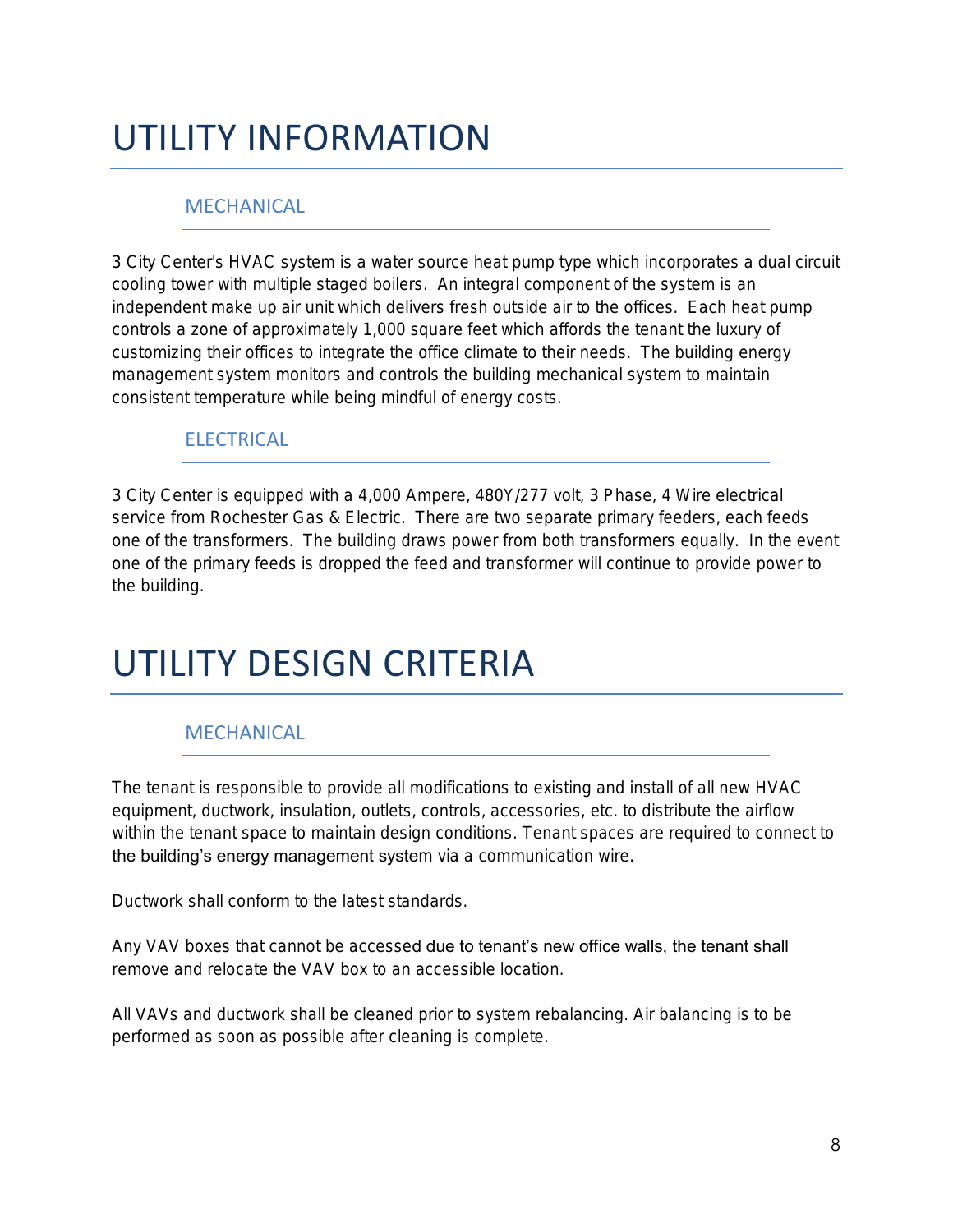All new and renovated mechanical systems shall be balanced or rebalanced to the design requirements before occupancy. Tenant's mechanical contractor shall submit the balancing report to the Landlord for review.

### **FLECTRICAL**

All new and renovated electrical and communications systems must meet local jurisdictions code. New and renovated systems must incorporate environmental and energy considerations. See "architectural criteria" for lighting energy requirements.

The Tenant is responsible to provide and install new electrical items such as conduit wiring, electrical connections, lighting, emergency lighting, exit lighting, lighting controls, power outlets and receptacles, data outlets, metering. Any work required in adjacent spaces/closets must be coordinated with Building Management.

Some tenant spaces may require sub-metering. Building standard sub-metering is E-mon Dmon Class 3200.

#### PLUMBING

All new and renovated plumbing systems must meet local jurisdictions code. New and renovated systems must incorporate environmental considerations such as low-flow fixtures.

The tenant is responsible to provide and install new plumbing items such as kitchenette sinks, dishwashers, garbage disposals and private baths within their office area. Maintenance of these items are the sole responsibility of the tenant.

Any work required in the ceiling directly below the tenant's space must be coordinated with Building Management. No lead, combustibles or unprotected fiberglass insulation will be allowed in the ceiling space.

The landlord may require the tenant to waterproof all or a portion of the slab including slab penetrations in their space to avoid leakage into the space below.

## LIFE-SAFETY

3 City Center has a new Simplex addressable voice fire alarm system. All tenant build-outs have full, addressable fire alarm coverage and notification (speaker strobes and strobes) coverage. The build-outs must be approved by an Engineering Firm and reviewed/ permitted by the City of Rochester. All non-renovated areas of the building are zoned and tied to the new fire alarm system.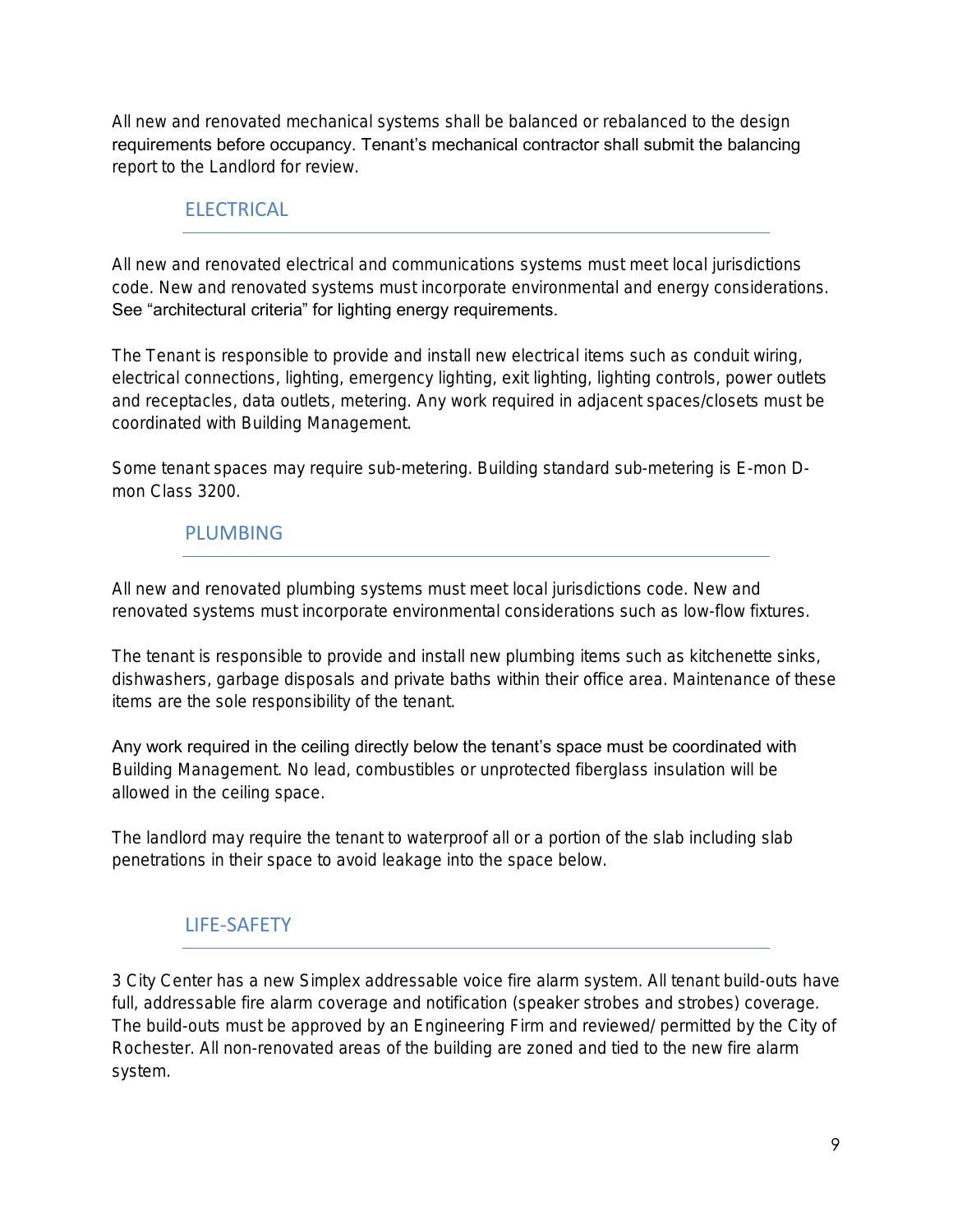# CONSTRUCTION INFORMATION

# CONSTRUCTION DOCUMENTATION

Before beginning construction, the following documents must be submitted to the Landlord by the tenant's approved contractors:

- Certificate of Insurance
- Building Permit
- Construction schedule
- List of contractors requiring access

The tenant will not be permitted to begin construction until the Landlord has issued written approval.

The Landlord reserves the right to approve the tenant's contractors, subcontractors and consultants.

## DEMOLITION

Waste shall be removed from the building through the freight elevator and out to the loading dock area through the lower level. The tenant's contractor is responsible for its own dumpster during construction. Coordinate with the Building Management for location.

All existing finish materials in the elevator lobbies must be fully protected during construction. Masonite is to be used to protect both the porcelain floor and wood wall panels. The Tenant is responsible for any damage to existing materials and must replace/ repair any damages.

The Landlord reserves the right to assess the impact of proposed demolition on building systems and request additional protection as required.

# **CONSTRUCTION**

The contractor must maintain a safe work zone throughout the entire construction process. No smoking is permitted on the premises.

A pre-construction meeting is to be held on site before the commencement of work. Building Management, Tenant's General Contractor and all subcontractors are to be present. A review of the site will be conducted during this time.

Only authorized workers whose names have been provided to the Landlord will be allowed in the building. No parking is permitted in the loading dock area or on the sidewalk at any time, no